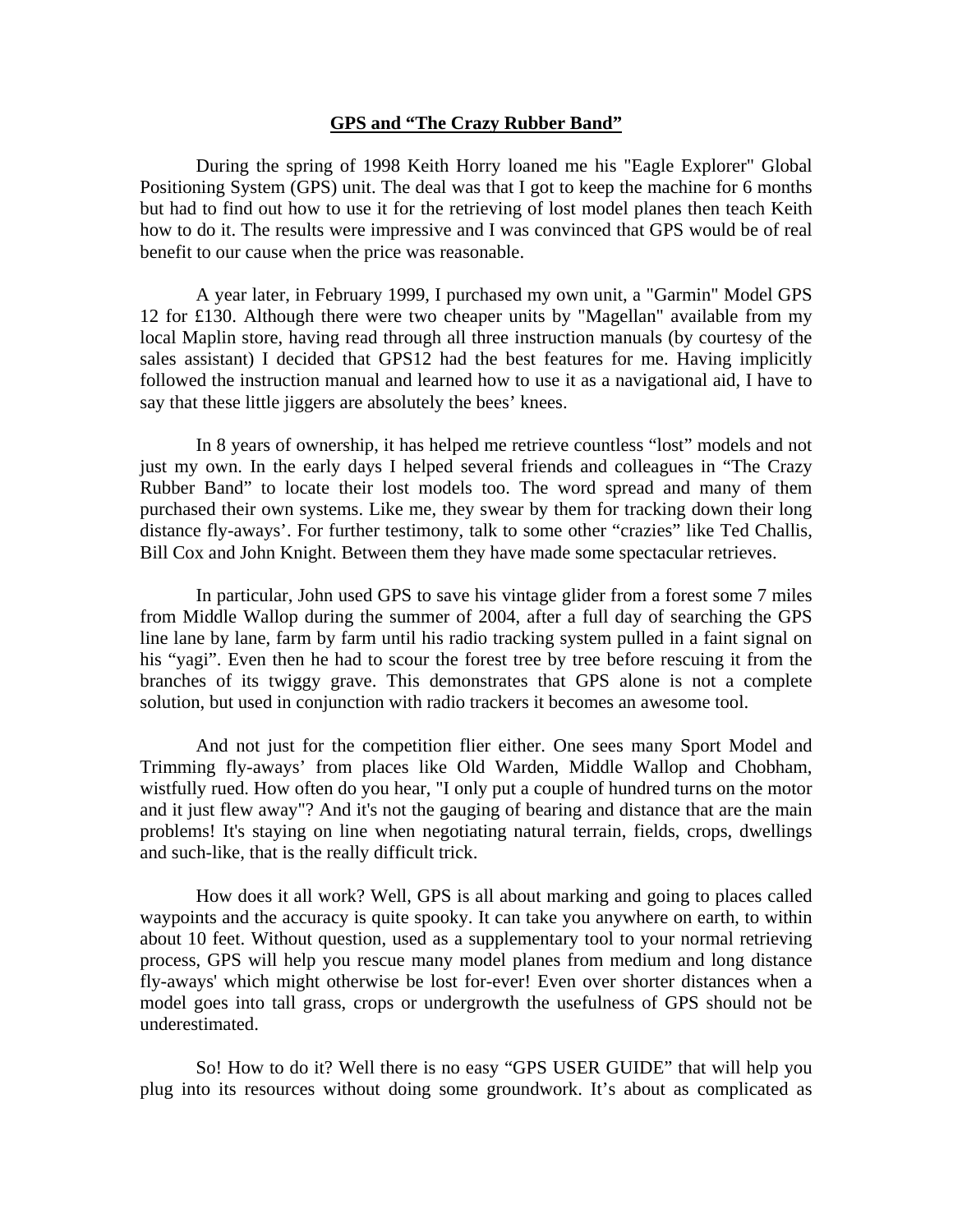setting a video recorder and most of us have learned that task. So, rather than give a tiresome technical treatise on programming, I think it better to offer the following general advice on achieving a reasonable level of GPS navigating competence which can then be directly applied to tracking model planes. First and foremost get familiar with your chosen GPS units features, particularly:-

- \* Setting waypoints for your current position
- \* Setting waypoints for a predicted position
- \* Re- naming waypoints using the simple programming keys
- \* Deleting redundant tracks and waypoints
- \* Resetting distances and times to zero
- \* Scale changing (zooming in and out)
- \* Map setup
- \* Track setup<br>\* Setting and
- Setting and canceling the "GOTO" feature

 If you find GPS instructions difficult to follow, just assume that you are planning to eat an elephant and tackle it in the bite sized portions outline above. If it does not sink in, read your instructions again and repeat each process until familiarity takes over.

 Also, think simple navigation! By that I mean, imagine two points on a map joined with a line. That line can be relative not just to those two points but everything in line behind the nearest and in front of the farthest points.

 In our pre-GPS model retrieval world, if you saw a target landing point on the near horizon then you immediately identified another point beyond it on the far horizon on the same line. If you now went round Will's Mother's trying to get to the landing point, sometimes the far horizon has disappeared because of terrain undulations and you can't re-establish the line. But if you took the trouble to identify a raised landmark on the back-bearing behind the starting point, then with a compass you could always get in line with that backward point even if you could not see beyond the outbound target point.

 Thus to GPS and the simple way we might use it. We only need to tell it about 2 points. Where we start from and where we want to go. But because it can project lines forward or backward, as long as we can intersect those 2 points and then set up a new point on the same line, forward or backward then we can always be "on line". And the real beauty is that GPS will tell you if you are off-line.

 The best way, I found, is to take and play with your GPS everywhere you go! e.g.:- Walks in the park, Exercising Rover, Tesco's, Visits to Granny, Day-trips to Bangor! (Didn't we have a lovely time?) Everywhere! Because GPS works OK inside a car it can help if you get "'er Indoors" to do the driving while you Fiddle and Hum.

 Once you are reasonably proficient at using GPS, the following basic information is vital to our model chasing cause.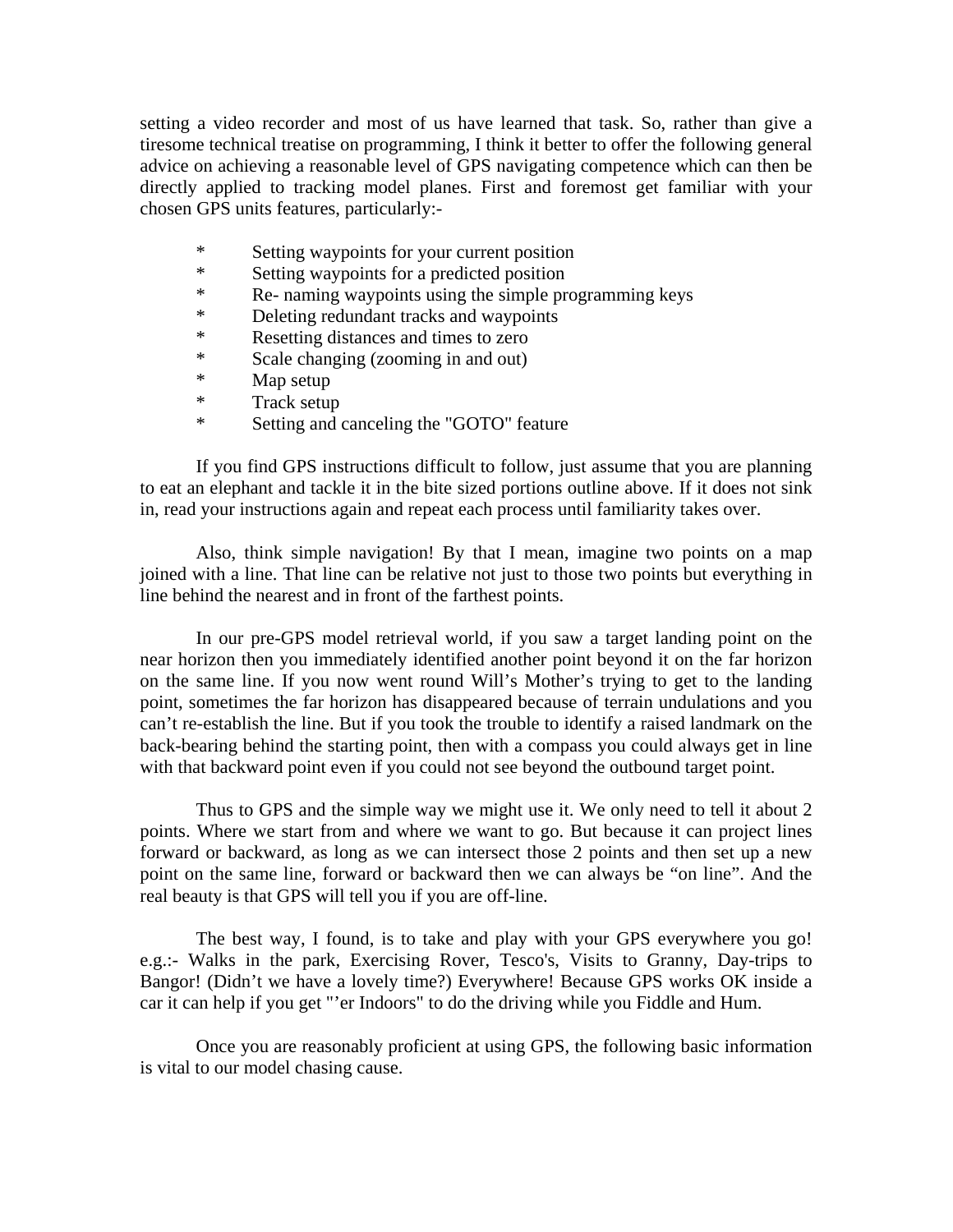- a) Your **CURRENT POSITION** which will probably be the launch point, programmed into GPS as a waypoint, named (let's say) "UP". In my GPS I have all the main airfields that I fly from programmed in permanently (e.g. "Wallop") then all I have to do on the day is reset the waypoint coordinates to the actual spot I am flying from.
- b) The **COMPASS BEARING** from your current position to the model plane. GPS can work with magnetic bearings so no corrections are necessary as with maps. **Note:** This is the most vital measurement and your accuracy will be enhanced by using a good quality "Sighting Compass". Mine is a SILVA Type 4/54 and I am genuinely surprised just how precise it is, used alongside the sophisticated GPS. For lots of dosh you can buy a set of BMFA legal bino's with a built in compass. And these are pretty accurate too. I would say at this point that if you take a compass bearing standing anywhere near a motor car then be prepared to lose your model airplane. Large metal objects and compasses are not a happy marriage. Even steel rimmed spectacles can make an unwelcome difference.
- c) The **ESTIMATED DISTANCE** to touch-down. **Note:** It helps to be accurate but it is perfectly acceptable to over-estimate distance. More so, in the case of an o.o.s. flyaway. Although it requires some mental agility, I usually make my calculations as follows: Assuming that most flights do behave themselves and describe proper flight circles, say the breeze is estimated at 12 mph then a 5 minute flight would travel 5/60 of 12: That's 1 mile. OR. In a 25 mph gale (wow!) then a 10 minute flight would travel 10/60 of 25. That's about 4 miles. However, if you suffer a "(Spencer) Willis Turn" whereby the arc of you flight circle is a straight line down wind then best be sure you do over estimate the distance.

 Without moving from your current position you now create and name a NEW waypoint (let's say "DOWN") manually, without knowing it's position co-ordinates but using only it's bearing and distance from your current position. For me the easiest way to set up the new waypoint is to ask GPS for a "NEW" waypoint and then simply plug in the bearing and distance, give it a name, and confirm that it is done.

 Now for some basic motherhood facts. Let's say that your bearing is 180 degrees and the distance is 1 mile. The law of basic motherhood states that there is only one place in the whole universe that is 1 mile away from where you stand on a bearing of 180 degrees. GPS knows that and assigns that place latitude and longitude coordinates to the nearest 1000<sup>th</sup> of a minute and it remembers it forever until you delete that waypoint. Awesome, or what?

 You now command GPS to "GOTO" the newly created waypoint "DOWN". On screen you see a straight line plotted course starting at "UP" and terminating at "DOWN". Your model resides along that plotted line depending on how you estimated the distance. That's why an over estimate is not a problem.

 Walking towards the model you observe on-screen your spidery track being plotted which deviates to left or right of the "GOTO DOWN" course as you travel. The